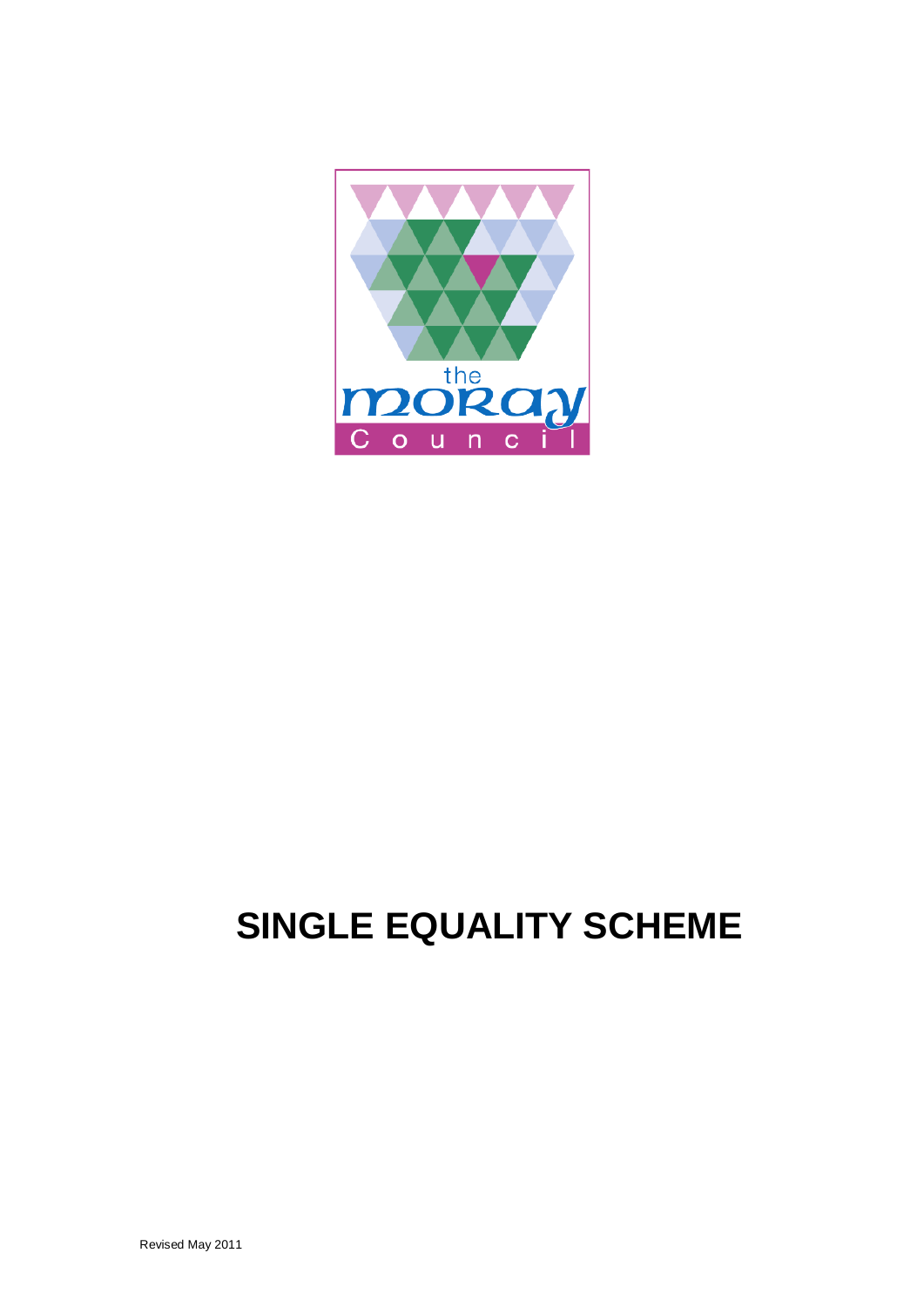# **SINGLE EQUALITY SCHEME**

For alternative formats, languages or further information, please ask an English speaking friend or relative to:

Phone: 01343 563319

Email: [equalopportunities@moray.gov.uk](mailto:equalopportunities@moray.gov.uk)

Write to: Project Officer Chief Executive"s Office High Street Elgin IV30 1BX

如要索取其他的版式、各種語文的翻譯本,或需要更詳細 的資訊,請叫一位會說英語的朋友或親屬與我們聯繫:

電話: 01343 563319

電郵: [equalopportunities@moray.gov.uk](mailto:equalopportunities@moray.gov.uk)

信件郵寄地址: 計劃主任(平等機會) Project Officer Chief Executive"s Office High Street **Elgin** IV30 1BX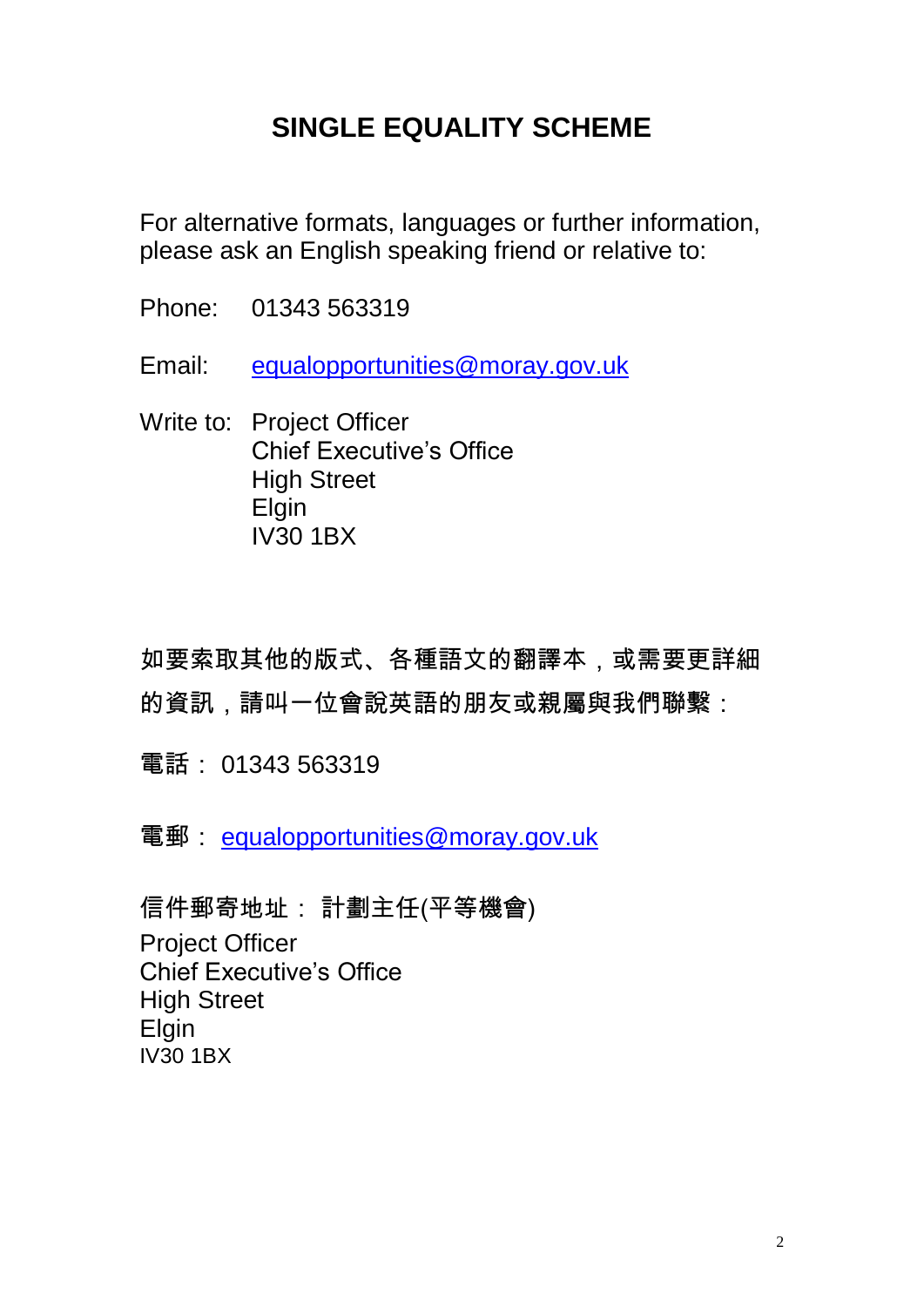Jeżeli chcieliby Państwo otrzymać informacje w innym formacie, języku lub dodatkowe informacje, mówiący po angielsku znajomy lub członek rodziny może do nas:

Zadzwonić na numer: 01343 563319

Wysłać mail: [equalopportunities@moray.gov.uk](mailto:equalopportunities@moray.gov.uk)

Adres korespondencyjny: Project Officer (Urzędnik ds. Jednakowego Traktowania Mniejszości Narodowych) Chief Executive's Office High Street Elgin IV30 1BX

Para outros formatos, idiomas ou para obter mais informações, peça para um amigo ou parente que fale a língua inglesa entrar em contato conosco:

Telefone: 01343 563319

Email: [equalopportunities@moray.gov.uk](mailto:equalopportunities@moray.gov.uk)

Endereço: Project Officer Chief Executive"s Office High Street Elgin IV30 1BX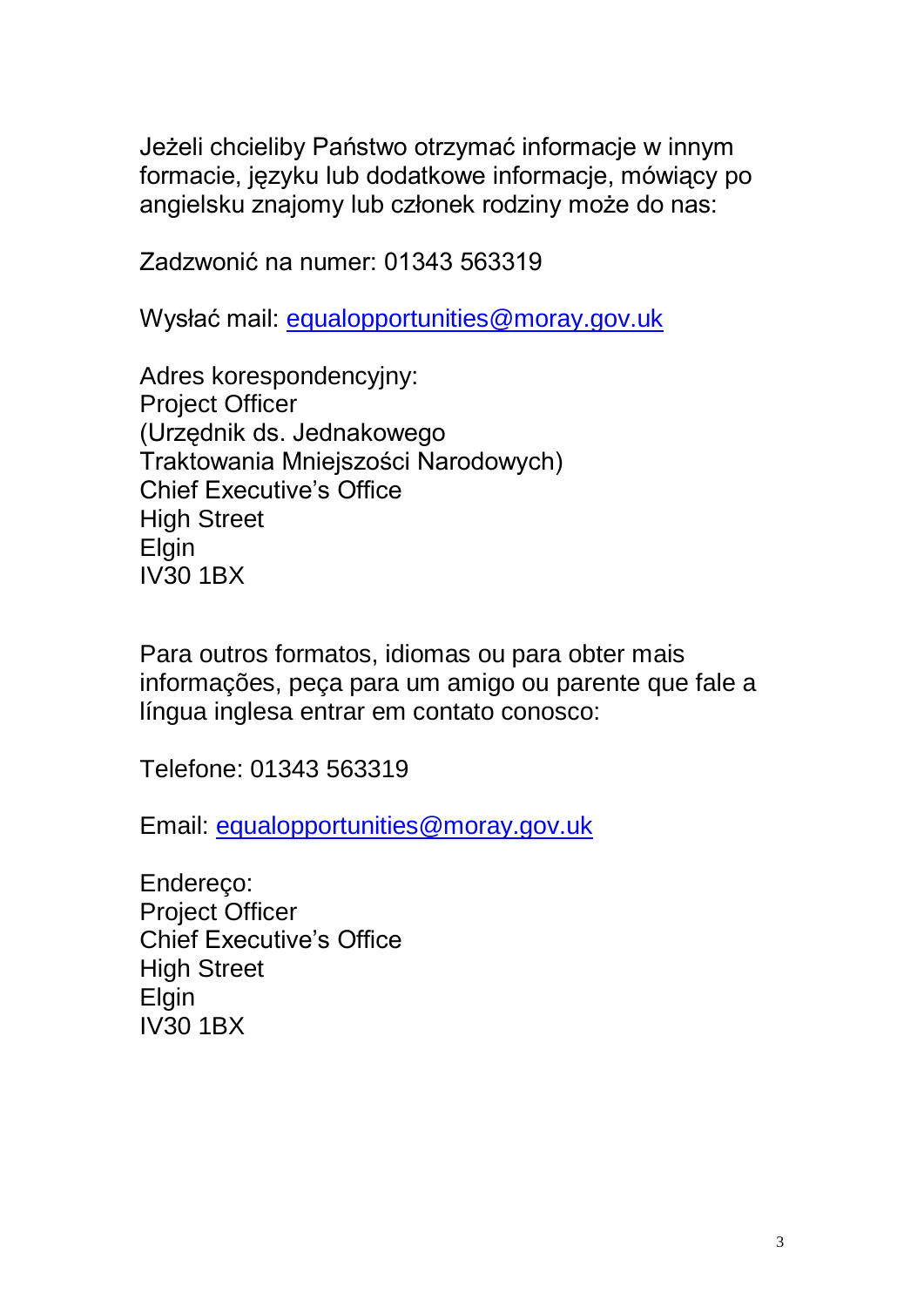# **CONTENTS**

|                |                                                 | Page           |
|----------------|-------------------------------------------------|----------------|
| 1 <sub>1</sub> | Introduction                                    | 5              |
| 2.             | <b>Background</b>                               | 6              |
| 3.             | Why we need a Single Equality Scheme            | $\overline{7}$ |
| 4.             | What the scheme is seeking to achieve           | 12             |
| 5.             | Responsibility for implementation of the scheme | 14             |
| 6.             | Procurement and partnerships                    | 16             |
| 7 <sub>1</sub> | Authorisation and review                        | 17             |
| 8.             | Legal requirements: what the law says           | 18             |
| 9.             | <b>Action Plan</b>                              | 19             |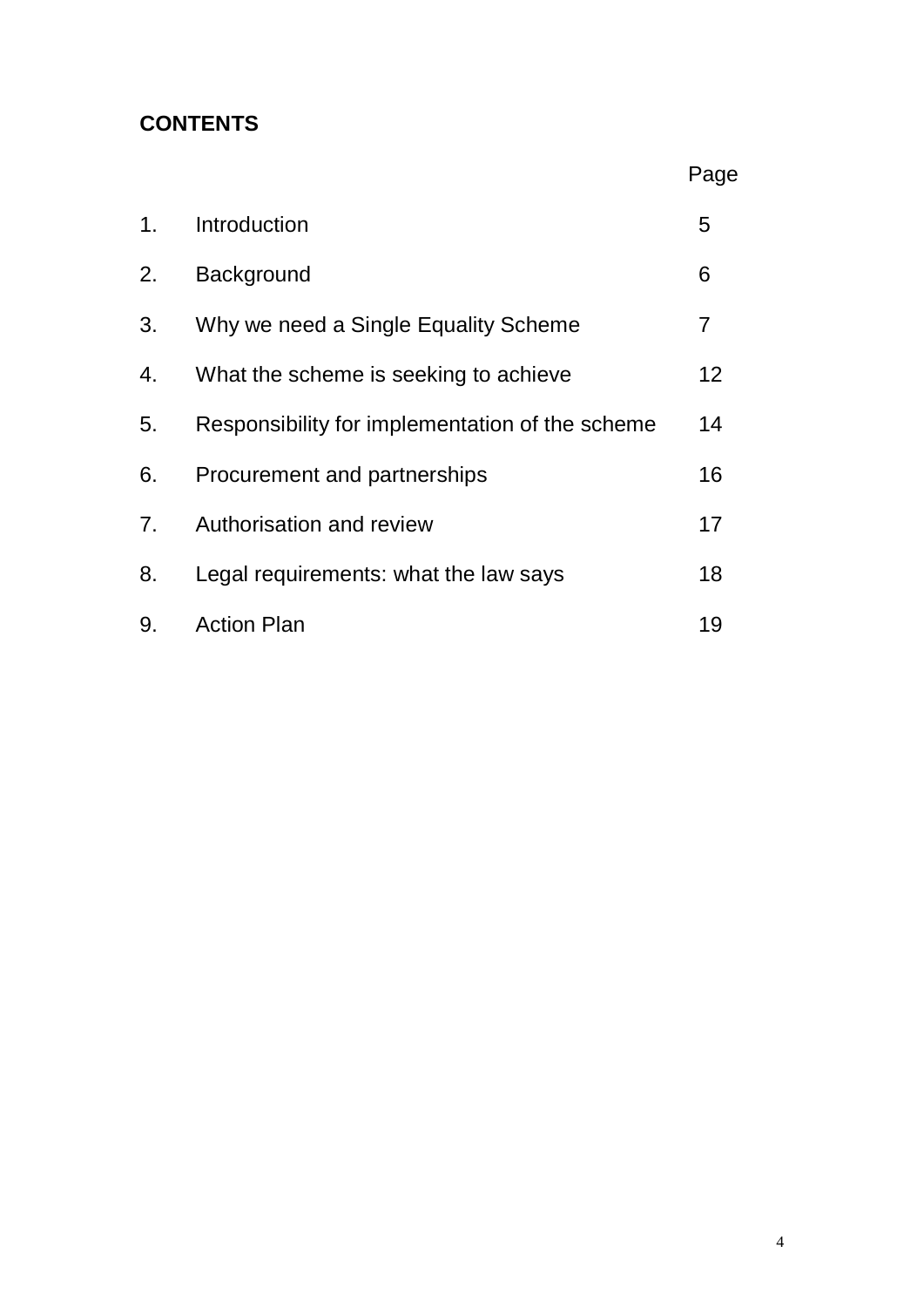# **1. INTRODUCTION**

The Moray Council believes in, and is committed to, the principle of equality of opportunity. The Council recognises its responsibilities to encourage the fair treatment of all individuals and to prevent people being excluded from society. We recognise the benefits this brings to Moray. Our vision is to be an equal opportunity employer and to make sure our services and facilities are accessible to all.

Previously we have had in place equality schemes and corresponding action plans for race, gender and disability. We have now developed this Single Equality Scheme covering all equality strands and this forms the basis of our work on promoting equality and diversity through our activities. Through the Single Equality Scheme we aim to give further momentum to the equality agenda, and respond more effectively to the requirements of the Equality Act in 2010.

This scheme has been developed with the representatives who sit on the Equalities Forum. The Equalities Forum has representation from minority groups with regard to age, disability, gender, race, religion and sexual orientation. The forum is also involved in developing the Single Equality Action Plan.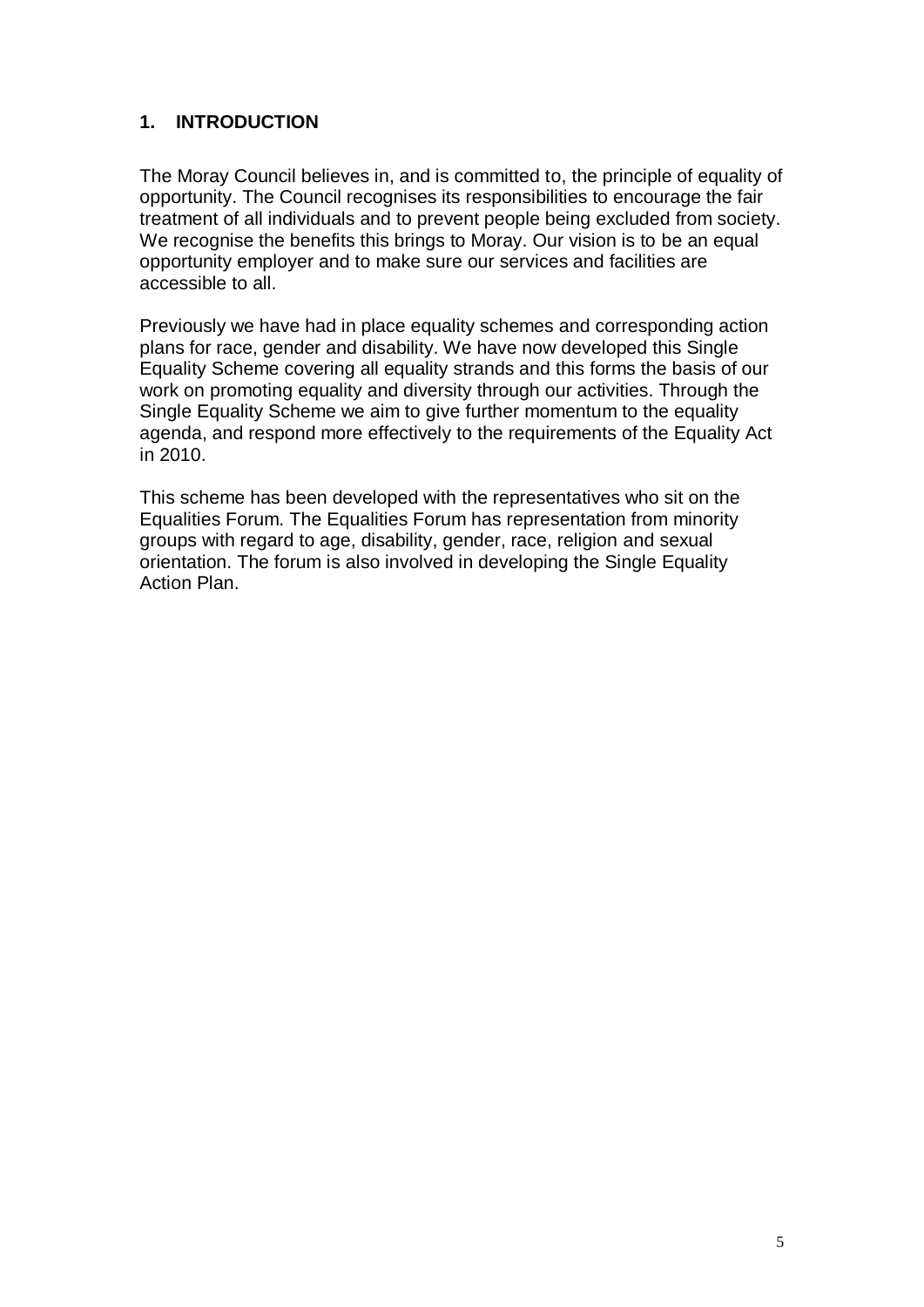# **2. BACKGROUND**

The Equality Act aims to improve and strengthen existing laws but also to make the current complex set of discrimination laws much simpler and easier to understand. The Act will introduce a new streamlined Equality Duty to replace the race, disability and gender equality duties, and which will also cover age, gender reassignment, religion or belief and sexual orientation. The Equality Act received Royal Assent on 8 April 2010 and is due to commence in October 2010. Certain parts such as the socio-economic duty may not come into force until 2011.

The UK Government intends that the new single Equality Duty will be more effective than the existing three separate duties because it will streamline processes and help public bodies focus their efforts on outcomes and action rather than on producing plans and schemes.

The Act reduces nine major pieces of legislation, and around 100 statutory instruments into a single Act, making the law more accessible and easier to understand. It will promote fairness and equality of opportunity; tackle disadvantage and discrimination; and modernise and strengthen the law to make it fit for the challenges that our society faces today and in the future. The main elements of the Bill and the aims of the Government are:

- $\triangleright$  Introducing a new single equality duty
- $\triangleright$  Using public procurement to improve equality through the public sector duties
- $\triangleright$  Banning age discrimination in the provision of goods, facilities or services and public functions
- $\triangleright$  Report on the gender pay gap and ethnic minority and disability employment rates
- $\triangleright$  Ban secrecy or "gagging" clauses which stop employees discussing their pay with their colleagues
- $\triangleright$  Extending positive action measures to allow employers to make their organisation or business more representative.
- $\triangleright$  Political parties will be allowed to use all-women shortlists beyond 2015 and until 2030
- $\triangleright$  Strengthening the powers of employment tribunals
- $\triangleright$  Protect carers from discrimination
- $\triangleright$  Strengthening protection from discrimination for disabled people
- $\triangleright$  Introducing a new duty on the public sector to consider reducing socioeconomic inequalities in the planning and monitoring of the services

This scheme will ensure that we are prepared for the Single Equality Duty.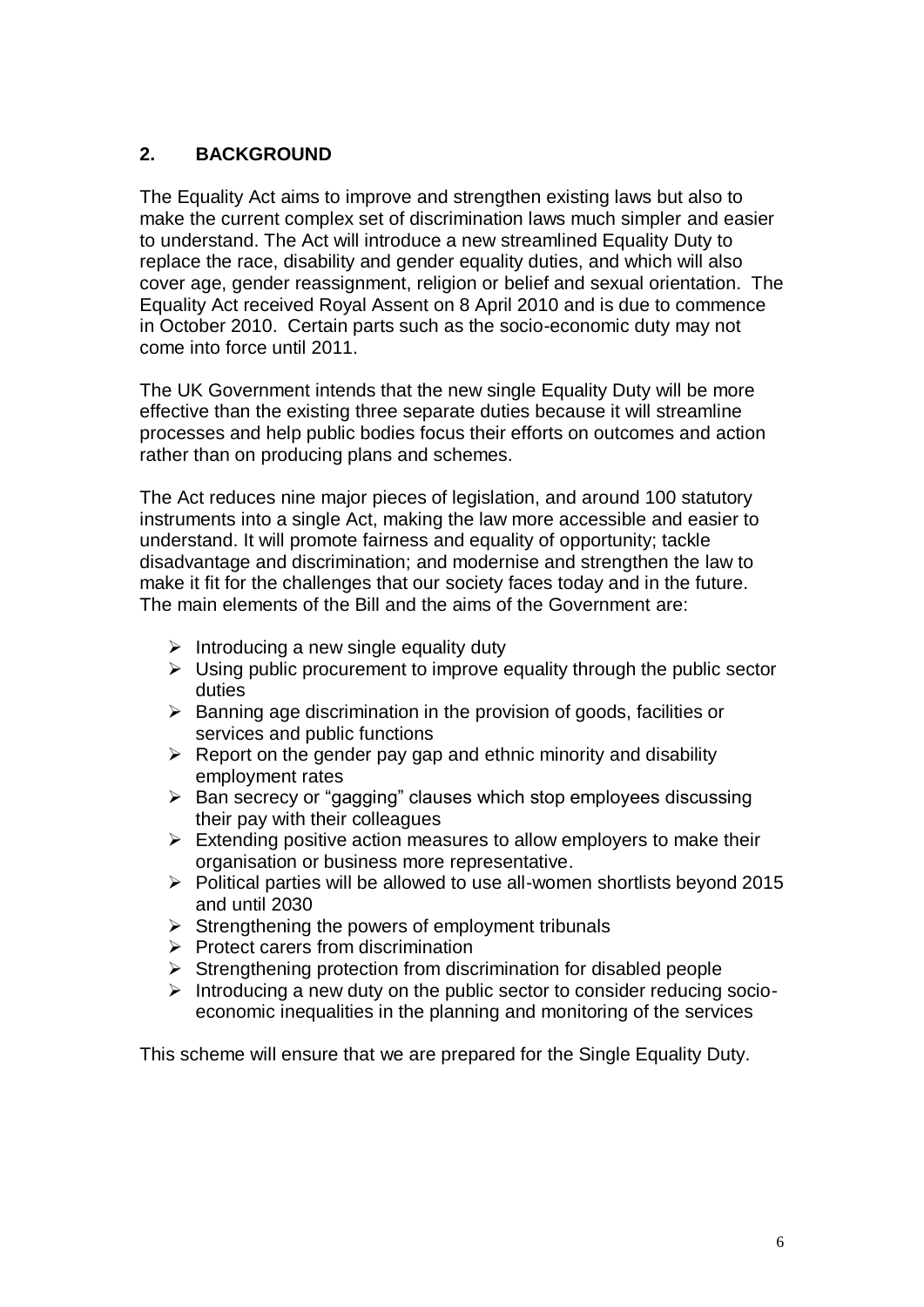#### **3. WHY WE NEED A SINGLE EQUALITY SCHEME**

#### **THE COMMUNITY OF MORAY**

#### **1. Gender**

Moray has a total population of approximately 87,770 people, as at June 2008, with an almost 50% division between men (44,404) and women (43,366).

The 2001 census highlighted that while 56.89% of men worked full time only 25.82% of women worked full time. There was a vast difference between men and women working part time with only 3.13% of men working part time compared to 23.87% of women.

On average women's total individual incomes from all sources are only 60% of men's. Less than 12% of women receive the full basic state pension based on their own contributions compare with 91% of men.

Only 0.64% of men were identified in 2001 as looking after home/family compared to 11.89% of women. 3.49% of households in Moray are loneparent households with dependant children. National figures show that 66% of lone parents have no savings and 95% of people accessing benefits as lone parents are women.

Domestic abuse affects 1 in 4 women and their children. The majority of abuse is perpetrated by men but we do recognise that abuse can be perpetrated by women. Statistics from Moray Women"s Aid highlighted that from 1 April to 30 September 2009, 343 women and 51 children were supported due to suffering the effects of domestic abuse. Within Grampian half of the murders committed in 2007 were the result of domestic abuse.

#### **2. Disability**

The 2001 census shows that 5.17% of men and 3.94% of women aged 16  $-$ 74 in Moray are permanently sick or disabled and economically inactive. However Moray is 18% below the national average for residents with a long term illness.

The census collation of school roll by disability declaration highlights that there are 100 primary school pupils assessed as disabled. Within the secondary schools 136 pupils have been assessed as disabled. Required access to adaptations include:-

|               | Primary | Secondary |
|---------------|---------|-----------|
| Physical      | 39      | 45        |
| Curriculum    | 77      | 104       |
| Communication | 56      | 57        |

Rates of limiting longstanding illness and disability increase dramatically with age, and are particularly high in women aged 85 years or over. Scotland wide, around 60% of people aged 85 years or over living in private households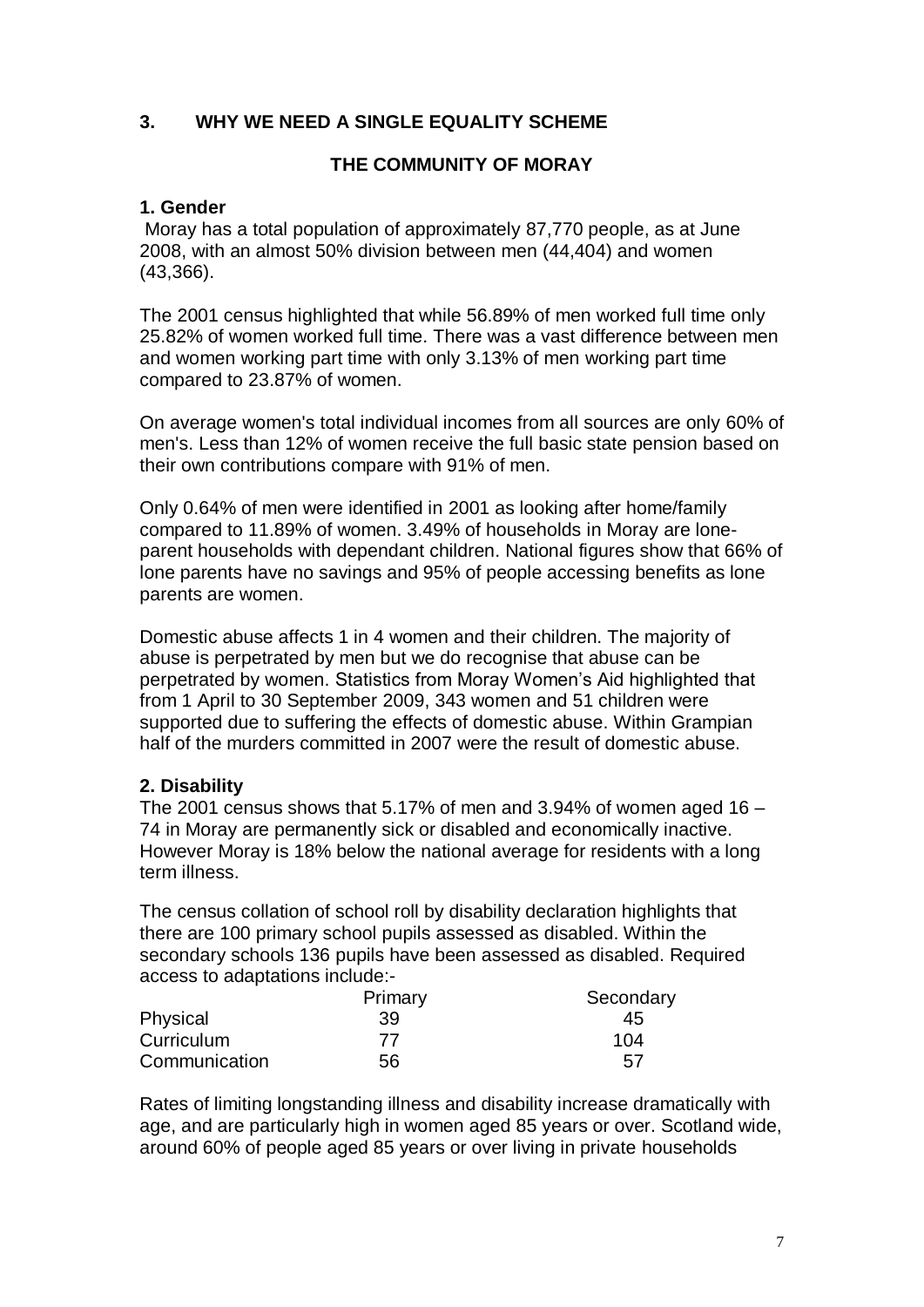report having a limiting longstanding illness, and approximately 80% of this population report having a disability.

In Moray 150 clients aged 18-64 and 1,120 clients aged 65 years and over were receiving home care as of 31<sup>st</sup> March 2008.

The Moray Disability Forum was re-convened in 2009 with the intention of the forum being able to raise issues that deal with disabilities and giving people who are disabled be that physical, mental or sensory a voice to overcome discrimination. The forum has indicated what would aid them in being more included within Moray. The Action Plan will be created in consultation with Moray Equalities Forum.

# **3. Age**

The age structure of Moray as per the 2001 census is as follows:-

| Age       | Percentage |
|-----------|------------|
| $0 - 4$   | 5.66%      |
| $5 - 15$  | 14.46%     |
| $16 - 24$ | 9.51%      |
| $25 - 44$ | 29.65%     |
| 45 - 64   | 24.44%     |
| 65 - 74   | 9.09%      |
| $75+$     | 7.19%      |
|           |            |

There is a slightly higher percentage of young people with 20.1% aged under 16 compared to the national average of 19.2%. 16.3% of the population in Moray is aged over 65. This is in line with the national average.

In October 2009 there were 1047 school leavers. 30% of these went into higher education, 26% into further education, 30% into employment, 0.8% into training, 0.2% into voluntary positions, 12% were not in employment, education or training and 11% had moved out of the area.

# **4. Race**

As per the 2001 census less than 1% of the population belonged to an ethnic minority group. However there has been a significant increase since the collation of the census. The General Register Office for Scotland highlighted that a net figure of 2,900 migrants (from the UK and abroad) entered Moray between July 2001 and June 2006. Between mid-2007 and mid-2008 a net figure of 350 migrants (from UK and abroad) entered Moray. It is estimated that in 2009 there are approximately 1,500 Polish nationals in Moray. The most established ethnic minority community in Moray however is the Chinese community.

Between 2002/03 and 2005/06 the Grampian region increased its share of migrant workers in Scotland, from 12.7% to 14.5%. National Insurance Number (NINo) registrations increased dramatically from 20 in 2002/03 to 3,010 in 2005/06 and made up 50% of Grampian NINo registrations. This accounted for 55% of registrations within the Moray area. 5.7% of the total number of people employed in Moray in 2007 were migrant workers.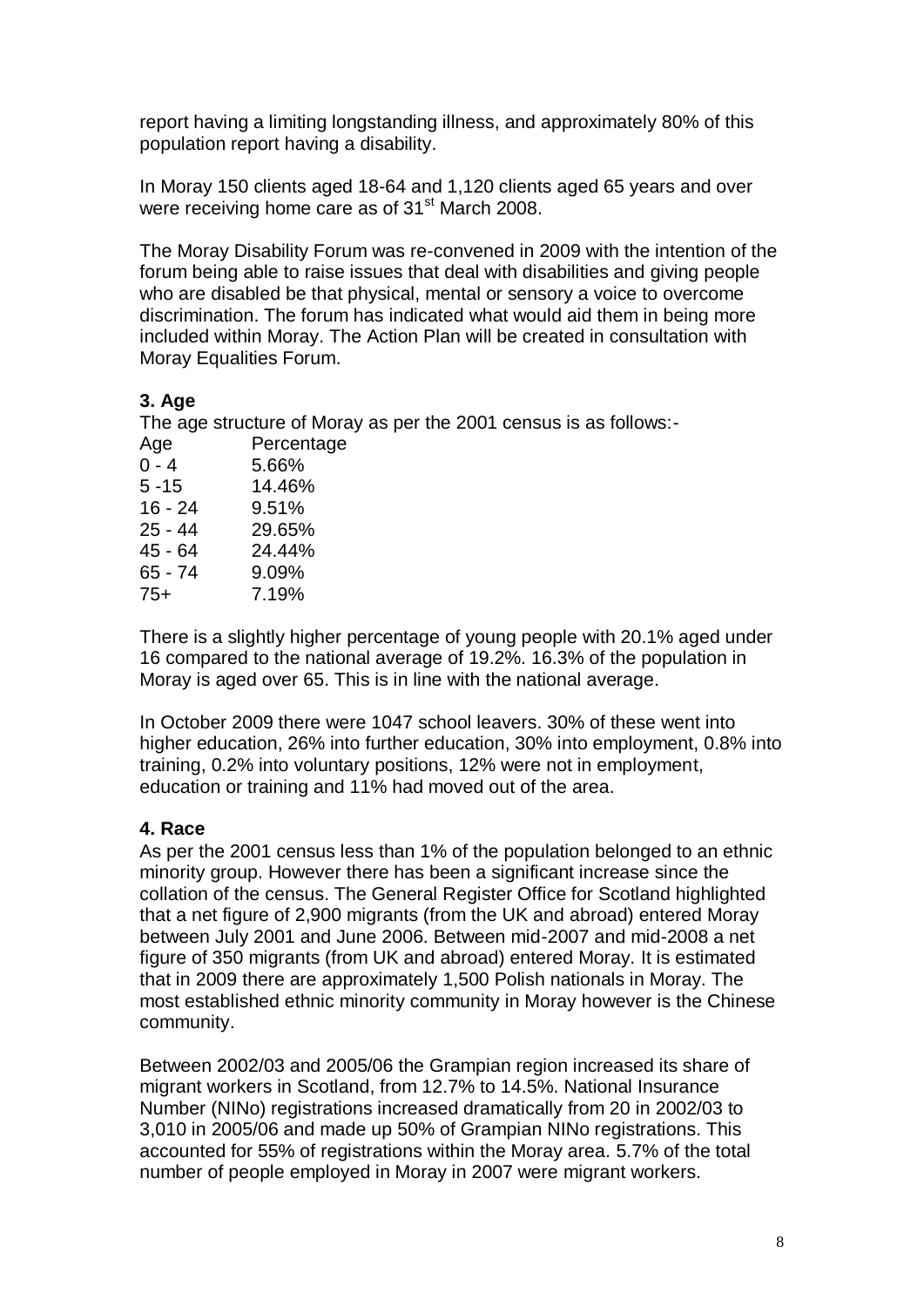English as an Additional Language Service highlighted that in November 2009 there were 387 pupils who do not have English as their first language. Within this group there are 41 different languages spoken, the top 5 languages being Polish, German, Portuguese, Punjabi and Cantonese.

#### **5. Gypsy / Travellers**

There is a significant Gypsy/Traveller population within Scotland (no official figures exist). Gypsy/Travellers can experience a number of problems, which include negative stereotyping, housing, health and education difficulties. The media can portray a negative slant on Gypsy/Traveller culture.

The Council has a dedicated member of staff to liaise with Gypsy/Travellers, resolve minor disputes with the settled community and deliver services. These services include the provision of portaloos, bins and waste bags. An advice and sign-posting service is also made available to Gypsy/Travellers on unauthorised encampments.

At present, there are no authorised Gypsy/Traveller sites within Moray following the closure of the Chanonry official site in Elgin to progress the Moray Council flood elevation scheme. However Moray Council is examining the feasibility of providing alternative short-stay or halting sites in response to requests from Gypsy/Travellers for smaller scale sites in the Moray area.

#### **6. Lesbian, Gay, Bisexual and Transgender**

Research carried out by Grampian Racial Equality Council on behalf of the Moray Council in 2010 and 2011 identified the existence of informal networks of LGBT groups in Moray and informal telephone and internet support in relation to LGBT issues. Using focus group meetings, the study highlighted the need for a more formal support network and more formal methods of engaging with the Moray Council.

There are no recognised LGBT venues in Moray with the closest venues being in Aberdeen.

#### **7. Religion**

The 2001 Census highlighted religious affiliation:-

| <b>Church of Scotland</b> | 44.32% |
|---------------------------|--------|
| <b>Roman Catholic</b>     | 6.09%  |
| <b>Other Christian</b>    | 13.28% |
| <b>Buddhist</b>           | 0.13%  |
| Hindu                     | 0.02%  |
| Jewish                    | 0.04%  |
| <b>Muslim</b>             | 0.2%   |
| Sikh                      | 0.01%  |
| <b>Another Religion</b>   | 0.57%  |
| None                      | 30.63% |
| Not answered              | 4.72%  |

# **MORAY COUNCIL EMPLOYEES**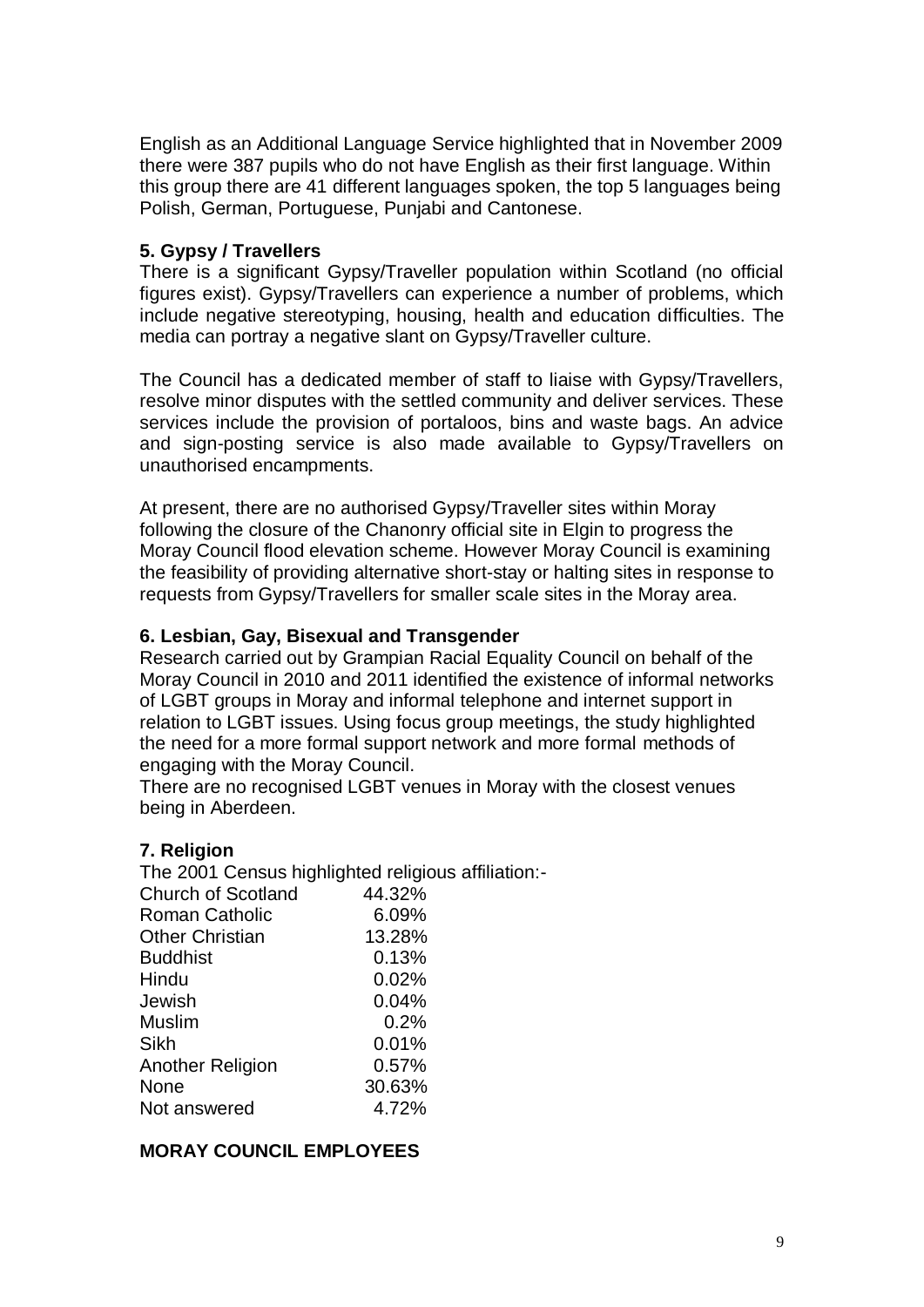# **Age**

Age structure of employees within the Moray Council:-

 $16 - 24 = 3.9\%$  $25 - 34 = 13.6\%$  $35 - 44 = 26.3%$  $45 - 54 = 32.5%$  $55 - 60 = 16.5\%$ over  $60 = 7.2%$ 

# **Gender**

Even though 73.5% of the Moray Council workforce are women only 33.1% hold the top 2% of senior positions while 39.1% hold the top 5% of senior position.

# **Race**

In the July 2006 workforce profile information only 0.2% of our workforce come from an ethnic background. The Council figures may increase once a more detailed breakdown of classifications are in place, particularly for the category currently named 'white European'.

# **Disability**

3.3% of our employees have declared that they have a disability. All disabled applicants who meet the essential criteria for jobs are guaranteed an interview.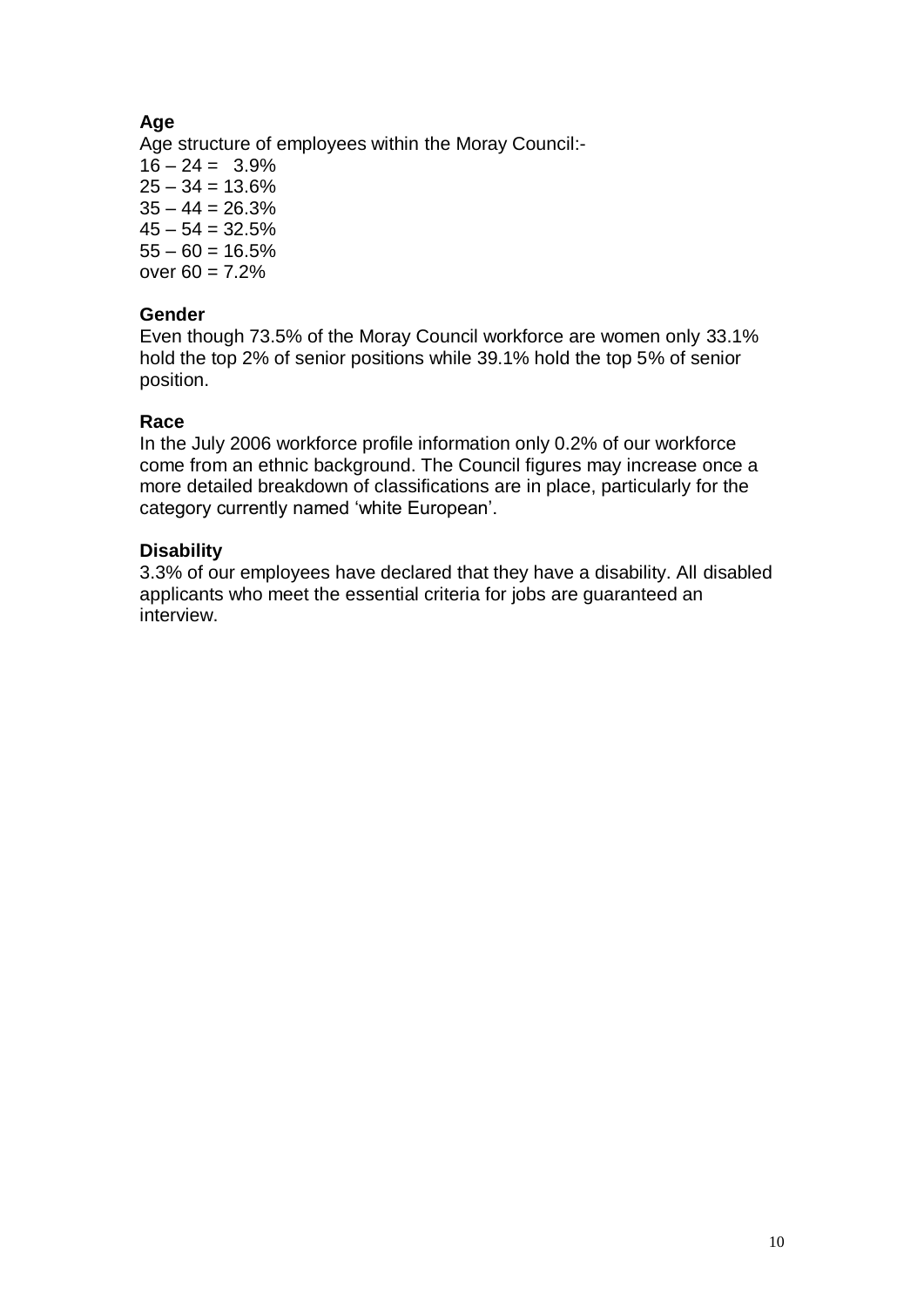# **4. WHAT THE SCHEME IS SEEKING TO ACHIEVE**

The Council is committed to developing a community in which everyone enjoys equality of opportunity in both service delivery and employment by integrating equality issues into everything the Council does. In order to do this the Council must be active in tackling discrimination and promoting equal opportunities.

The Single Equality Scheme action plan has therefore been developed to enable the Council to meet this commitment.

Scrutiny of our community profile has enabled us to identify priority areas. One example is the lack of alternative short-stay or halting sites for Gypsy/Travellers in Moray at present. As a result this has been incorporated in the action plan.

The action plan has also been developed in consultation with the Moray Equalities Forum – the advisory and consultative forum for the Community Planning Partnership. The Forum has identified issues with local transport services resulting in this also being included in the action plan.

In addition to those actions which have been identified through investigation of the community profile, the following have also been included:-

- $\triangleright$  Equality impact assessment of our policies, decisions and activities
- $\triangleright$  Consultation with equality groups

#### **Equality Impact Assessment of Policies, Decisions and Activities**

The way in which we develop policies, make decisions and conduct our activities should reflect our commitment to diversity and equality. We recognise that we must ensure our current policies and procedures do not discriminate, and that we consider equality fully when we develop new policies and activities. We aim to monitor effectively the impact of our policies and activities. Our objectives in doing this are to ensure every policy and procedure seeks to promote equality and diversity and that when using these procedures and policies we embed consideration of equality and diversity into our decision-making.

#### **Consultation**

At the heart of the specific duties is the requirement to consult and involve people to assess our progress on achieving our duties, including how we have developed this Single Equality Scheme. We recognise that to improve equalities and eradicate discrimination stakeholders have to be involved not only in identifying potential discrimination but also in developing solutions and reviewing the progress and impact of those solutions. To maximise the benefits from involvement and to make sure that people have the opportunity to contribute fully, we ensure that external stakeholders are involved in assessing our policies and activities. The Moray Equalities Forum is the advisory and consultative forum for the Community Planning Partnership. The forum consists of local and national representatives covering all of the equality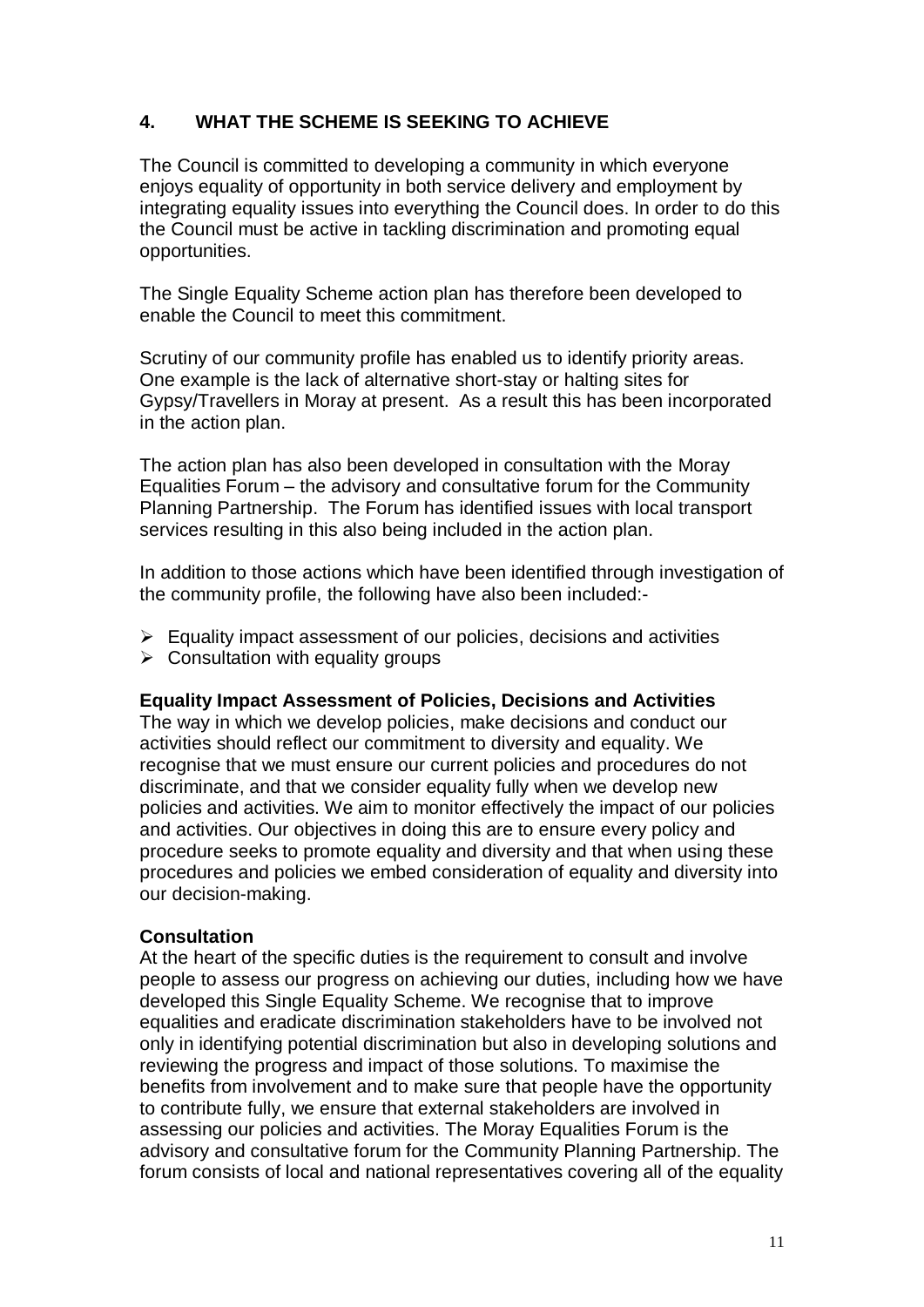strands. The forum will be consulted to ensure that services provided are meeting the needs of the community and that an equalities perspective is included in the development of policies, strategies or services.

#### **Training**

Training staff on equality issues is integral to mainstreaming equalities across the Council. Members and staff all need to have an awareness of equalities issues as well as an understanding of their responsibilities under legislation. Training needs will be identified and training programmes rolled out. Employee Development will continue to provide training on equalities to supplement specific service related training that takes place in Council Departments.

#### **Monitoring**

Monitoring is a way of ensuring that the Single Equality Scheme is being implemented and working. It will highlight whether any particular action has been effective and what other action is required.

Included in the remit for Moray Equality and Diversity Corporate Advisory Forum is the monitoring of progress against actions within the Action Plan and the feeding of information about this including any concerns and need for further work, to the Corporate Management Team and Members.

Equalities indicators are being integrated into the Council"s performance information system. This will highlight not only the structure of our workforce but also how and by whom our services are being used.

#### **Reporting**

Progress against our actions will be reported to the Council"s Policy & Resources Committee & Audit and Performance Committee for scrutiny. In addition, we will ensure that progress is reported to the public annually. Our annual reports and list of impact assessments will be available on Moray Councils website www.moray.gov.uk.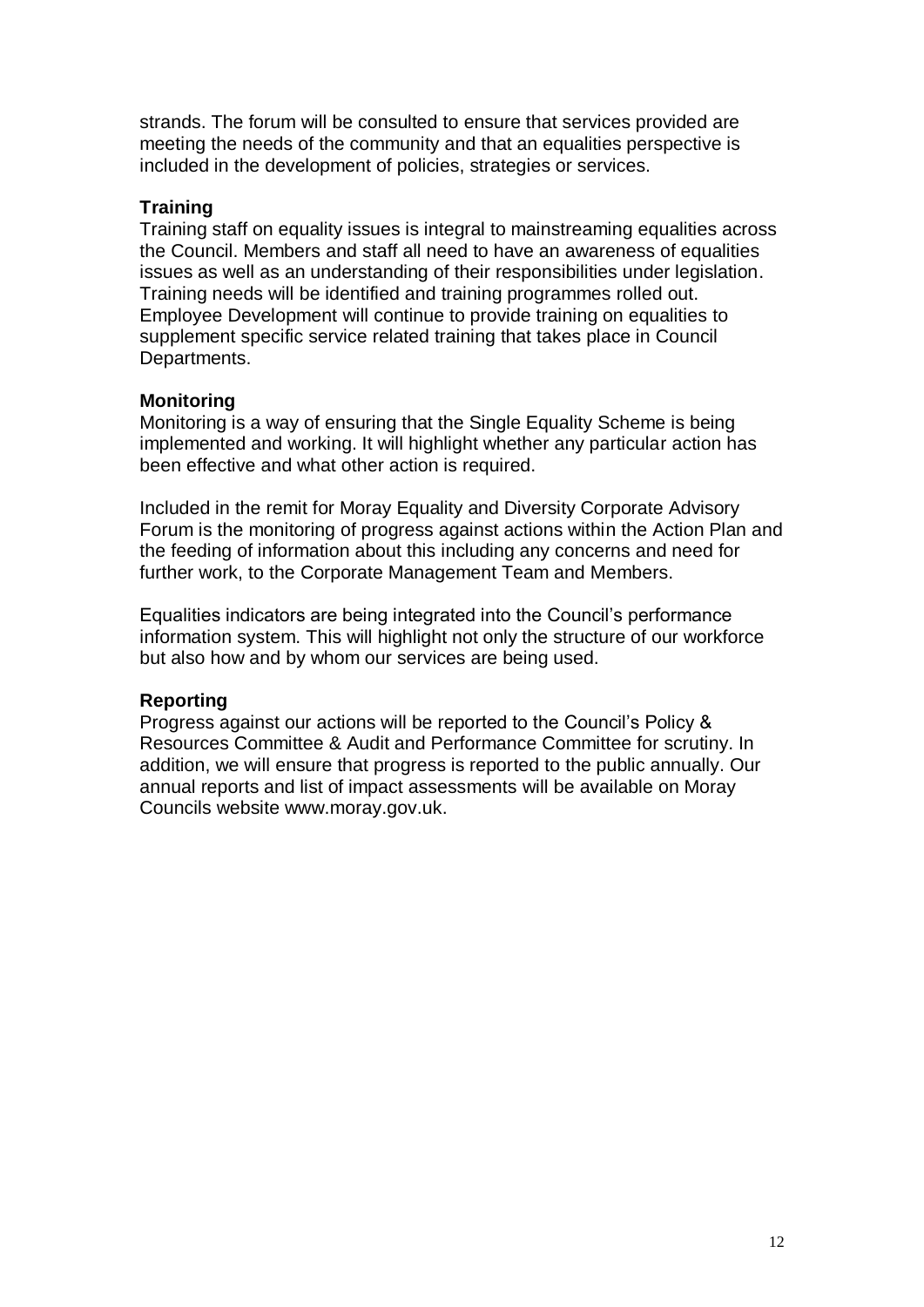# **5. RESPONSIBILITY FOR IMPLEMENTATION OF THE SCHEME**

The Chief Executive and Corporate Management Team are responsible for implementing the Single Equality Scheme which is approved by Elected Members. Elected Members, Chief Officers, Heads of Service and employees all have responsibilities for ensuring that the aims and objectives are achieved.

The Council has established new arrangements to take forward equality and diversity, including the creation of an Equality and Diversity Corporate Advisory Forum. This forum is responsible for providing advice to the Corporate Management Team and Policy & Resources Committee in relation to the impact of existing and future EU, UK and Scottish legislation, policies and practices on equality and diversity and the promotion of equality and fairness in service delivery and employment. They will promote equality and diversity within the Council by assisting in the dissemination of information and staff engagement generally in the equalities and diversity agenda. They will apply an equality impact assessment process to all Council policies and procedures. These arrangements are designed to help mainstream diversity and equality within the organisation and ensure a coordinated corporate response on equality issues.

Service Managers are responsible for ensuring that Equality impact assessments are carried out, that sufficient information is gathered to inform services on the effects that policies and activities have on equality groups and ensuring the assessments are carried out in-depth and to a standard which will be acceptable to the Equality and Human Rights Commission. Managers must ensure that challenging recommendations are identified to improve access to services and service delivery. All equality impact assessments will be scrutinised by the Equality and Diversity Corporate Advisory Forum and selected assessments will go to the Moray Equalities Forum for additional scrutiny. This is to ensure that assessments are of an acceptable standard and reflect the different equality groups perspectives. All services will update and develop their Service Improvement Plans as necessary, setting out the particular equality issues facing their service and their arrangements for delivering improvements in relation to these issues. Service Managers will also identify staff who require equality and diversity training and release staff to attend such training.

The Head of Personnel Services is responsible for collecting equalities data on staff and monitoring staff in post and applicants for employment. There is a requirement to monitor the pay equality. All services are required to collect equalities data to establish how and who is accessing services.

Annual progress reports will be produced by the Equal Opportunities Officer. Once approved by the Equality and Diversity Corporate Advisory Forum and Audit & Performance Committee these reports will be published on our website [www.moray.gov.uk.](http://www.moray.gov.uk/)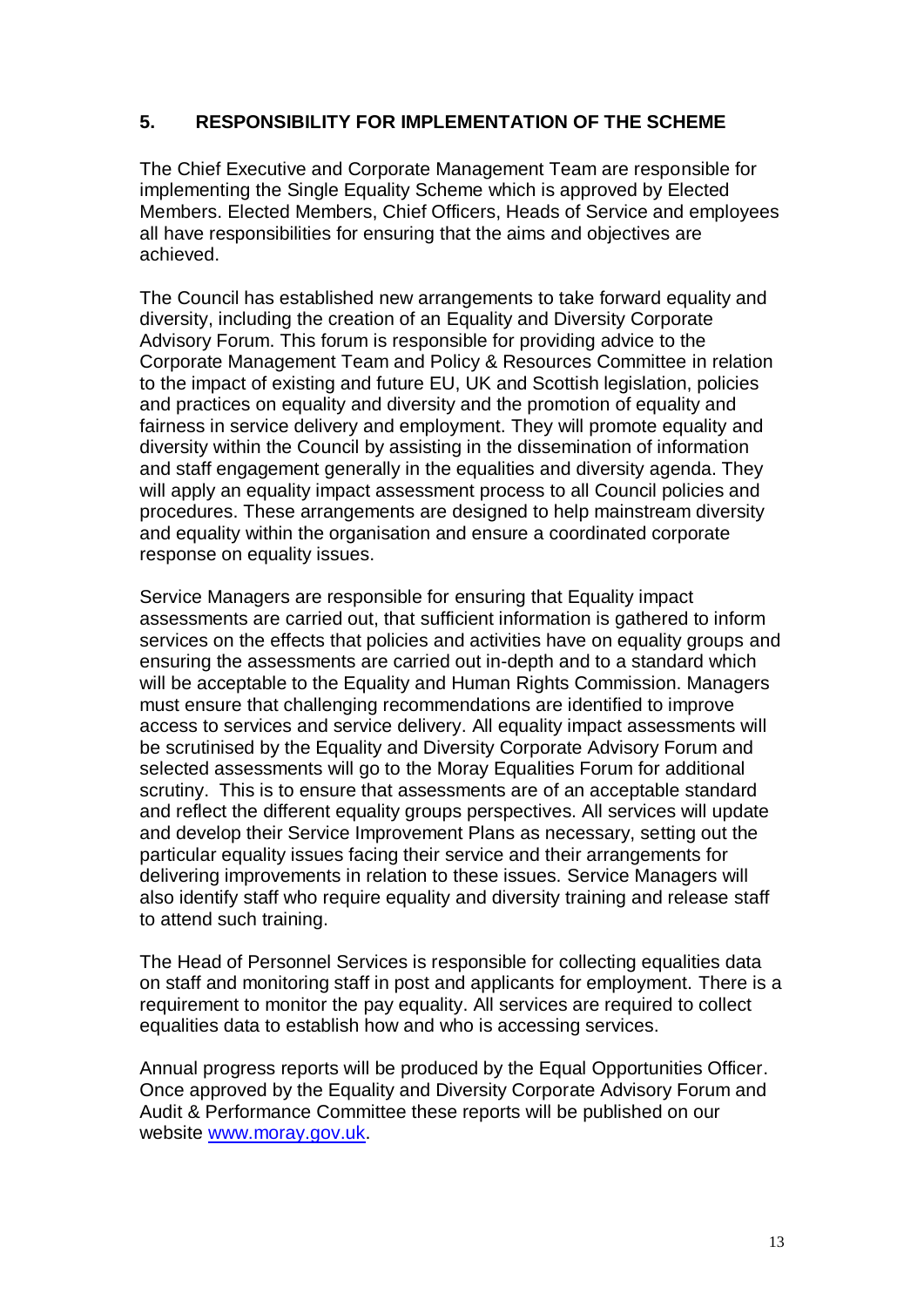# **6. PROCUREMENT AND PARTNERSHIPS**

The purpose of procurement is to meet the Moray Council's requirement for goods and services that it cannot provide from within its own resources. Goods and services with a value in excess of the limit for single tender should be acquired by competition. In all dealings with suppliers or potential suppliers, the highest standards of health and safety, fairness, honesty, efficiency and professionalism must be preserved. Compliance with the Council Procurement Policy and Procurement Procedures is essential. This supports ethical standards in procurement.

We will ensure that we buy all of our goods and services through open and fair competition by maximising our options for purchasing from a diverse and competitive range of suppliers including minority businesses, voluntary and community sector groups, small firms and social enterprises. Use of the "Public Contracts Scotland" website to advertise all forthcoming tenders provides the opportunity to maintain these standards.

The Equality Bill contains a provision which will impose a statutory duty upon others to comply with equality duties where they are carrying out work for local authorities.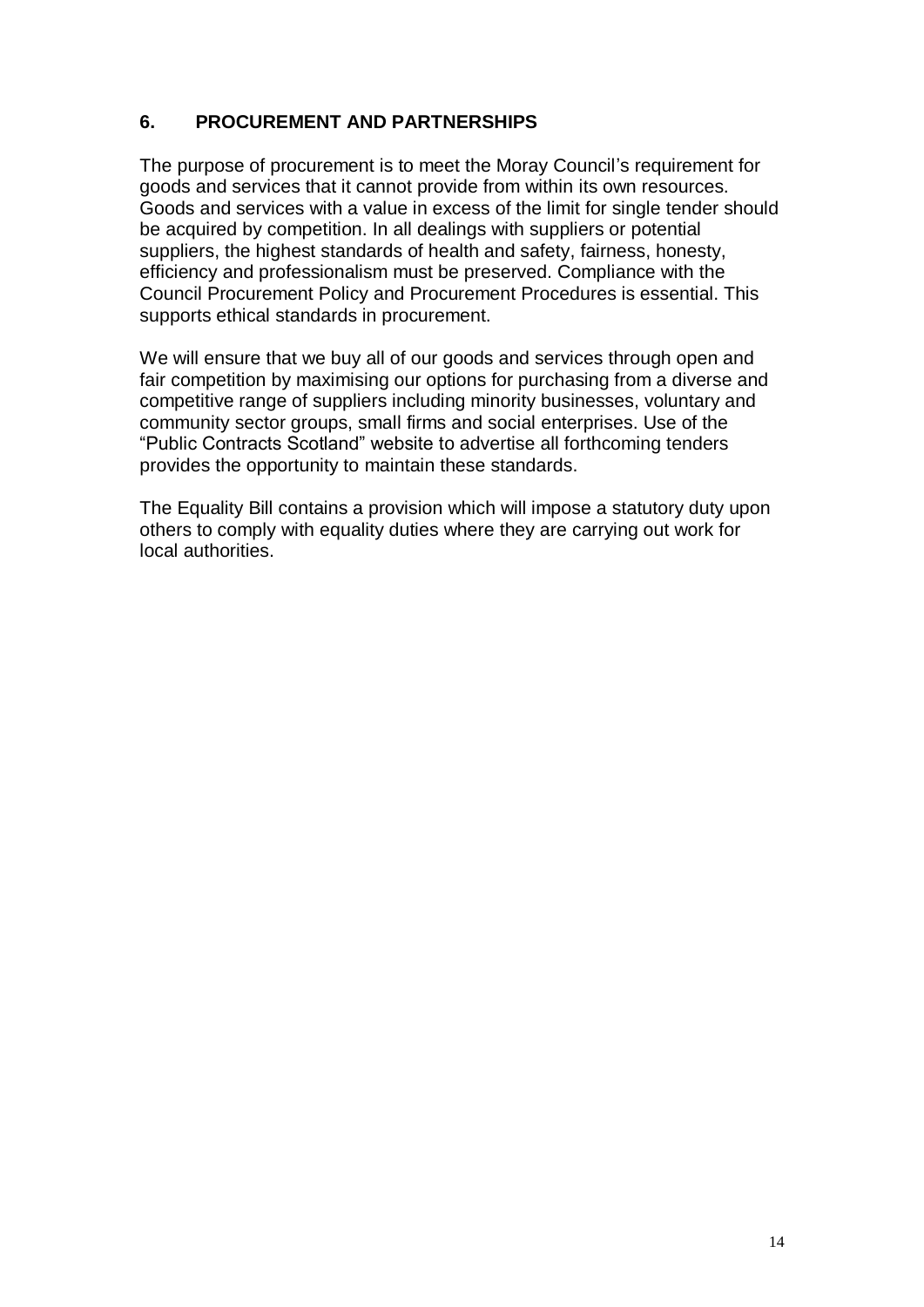# **7. AUTHORISATION AND REVIEW DATES**

[To be completed once the Strategy is approved by Communities Committee]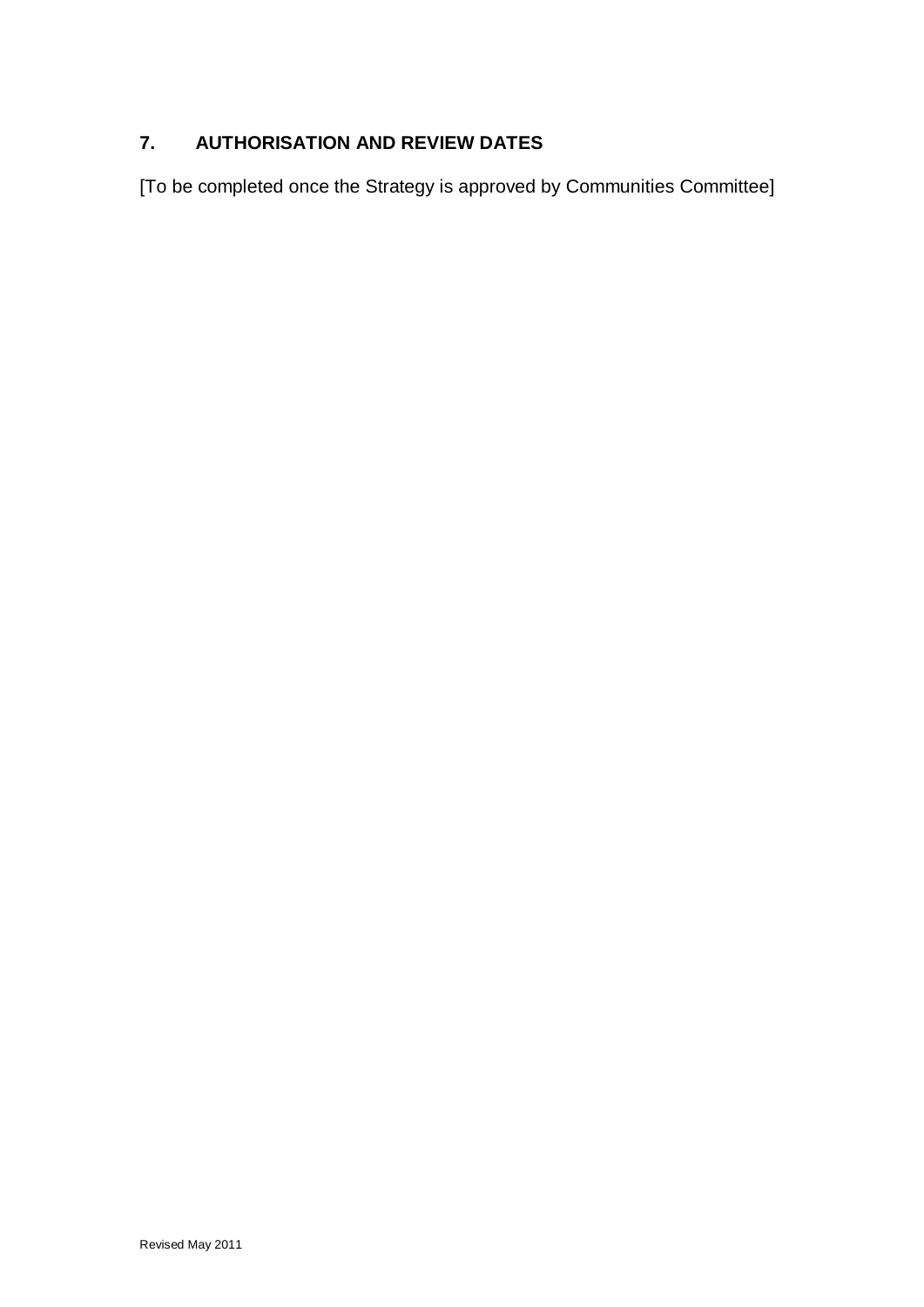# **8. LEGAL REQUIREMENTS: WHAT THE LAW SAYS**

Legislation is important in setting standards for behaviour. The government has been building up a legislative framework to outlaw discrimination and promote equal opportunities across the public sector and beyond for many years. Between 2001 and 2010 the Race Equality Duty, Disability Equality Duty, Gender Equality Duty and Local Government in Scotland Act 2003 have been in place. It is proposed that the new Single Equality Duty will be in place in Autumn 2010. This Single Equality Scheme will aid us in preparing for this new Duty. A review will take place in 2011 to reflect on the Bill and to ensure we are meeting the requirements.

In order to meet the anticipated legislative requirements of the Single Equality Duty we will extend beyond the focus on race, disability and gender to introduce age, religion and belief and sexual orientation within this single document. In order to meet our duties we must:-

- $\triangleright$  Impact assess our policies and activities to identify improvements to services and to gather service users information
- $\triangleright$  Consult with equality groups to ensure services are meeting the needs of the community
- $\triangleright$  Train our staff on equality issues
- $\triangleright$  Monitor the progress with regard to the equalities agenda
- ▶ Report on our progress against the Scheme annually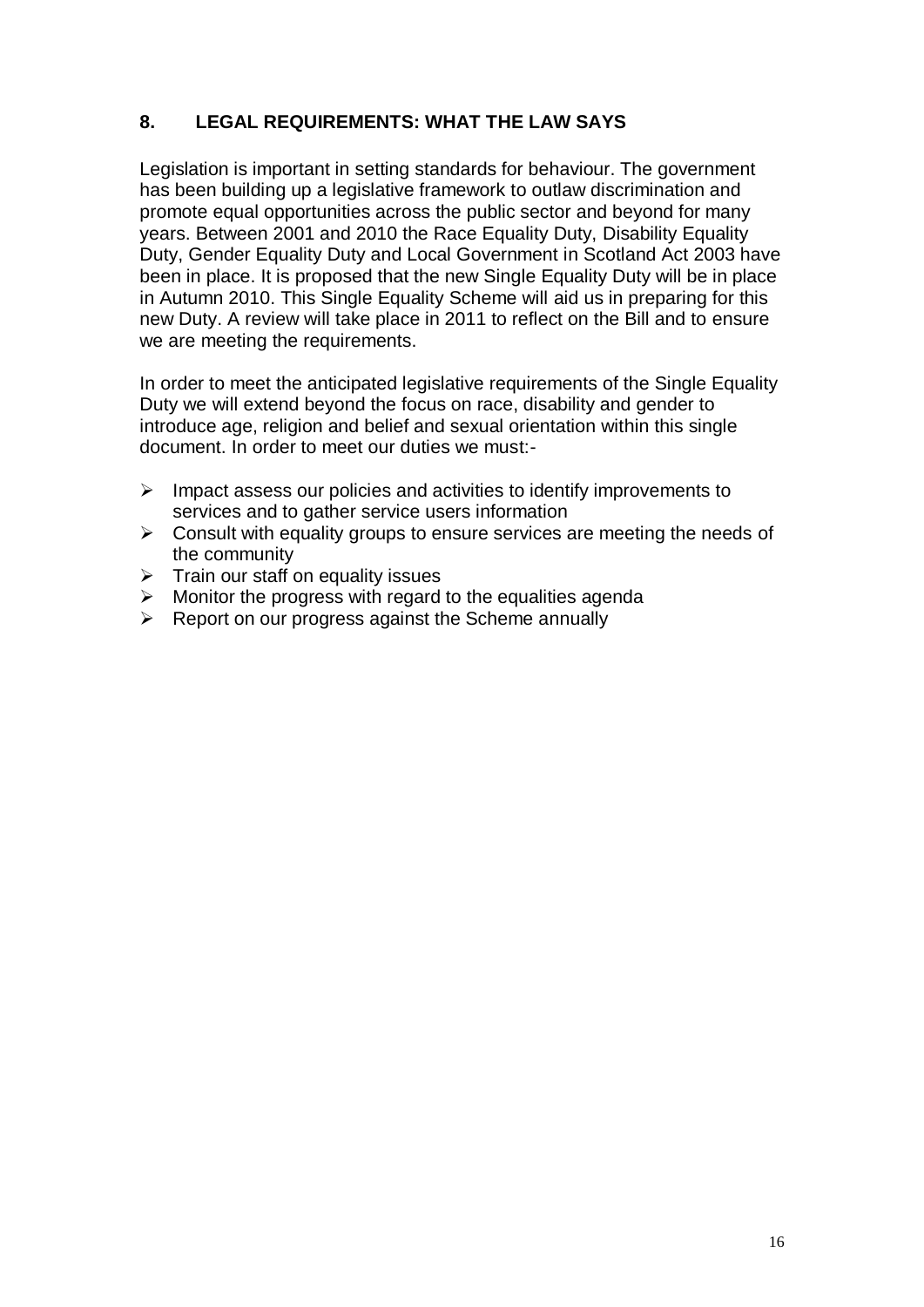# **SINGLE EQUALITY SCHEME ACTION PLAN**

#### $\blacktriangleright$

#### $\blacktriangleright$

| <b>ACTION</b>                                                                                                                  | <b>OUTCOME</b>                                                                                                                                     | <b>RESPONSIBLE</b>                                                                                                                                                                                     | <b>START</b>                                                                                                                              | <b>COMPLETION</b> | <b>PROGRESS/</b>                                                                                                               |
|--------------------------------------------------------------------------------------------------------------------------------|----------------------------------------------------------------------------------------------------------------------------------------------------|--------------------------------------------------------------------------------------------------------------------------------------------------------------------------------------------------------|-------------------------------------------------------------------------------------------------------------------------------------------|-------------------|--------------------------------------------------------------------------------------------------------------------------------|
|                                                                                                                                |                                                                                                                                                    | <b>OFFICER</b>                                                                                                                                                                                         | <b>DATE</b>                                                                                                                               | <b>DATE</b>       | <b>COMMENT</b>                                                                                                                 |
| <b>Actions arising out of Public Sector Equality Duty</b>                                                                      |                                                                                                                                                    |                                                                                                                                                                                                        |                                                                                                                                           |                   |                                                                                                                                |
| Continue to carry out equality<br>impact assessments on<br>policies and activities which<br>are relevant to equality<br>groups | Avoid knowingly<br>discriminating against<br>protected groups in<br>decision making<br>process, and develop<br>mitigating actions<br>where needed. | Lead officers in the<br>various<br>departments.<br>Monitored by the<br>equal opportunities<br>officer and<br>scrutinised by the<br>Equality and<br><b>Diversity Corporate</b><br><b>Advisory Forum</b> | In process.<br>For new<br>activities,<br>equality<br>impact<br>assessments<br>need to be<br>completed<br>before a<br>decision is<br>made. | Ongoing           | New form and<br>guidance in place<br>to facilitate<br>proactive<br>approach to EIAs,<br>in compliance<br>with EHRC<br>guidance |
| Carry out consultation /<br>involvement with equality<br>groups on decisions that are<br>likely to affect them                 | Service users are<br>involved in the<br>creation of policies<br>and working practice.                                                              | Lead officers in the<br>various<br>departments.<br>Monitored by the<br>equal opportunities<br>officer and<br>scrutinised by the<br>Equality and<br><b>Diversity Corporate</b><br><b>Advisory Forum</b> | <b>June 2011</b>                                                                                                                          | Ongoing           | New EIA<br>guidance<br>provides<br>guidance to<br>officers about<br>consultations                                              |

#### 17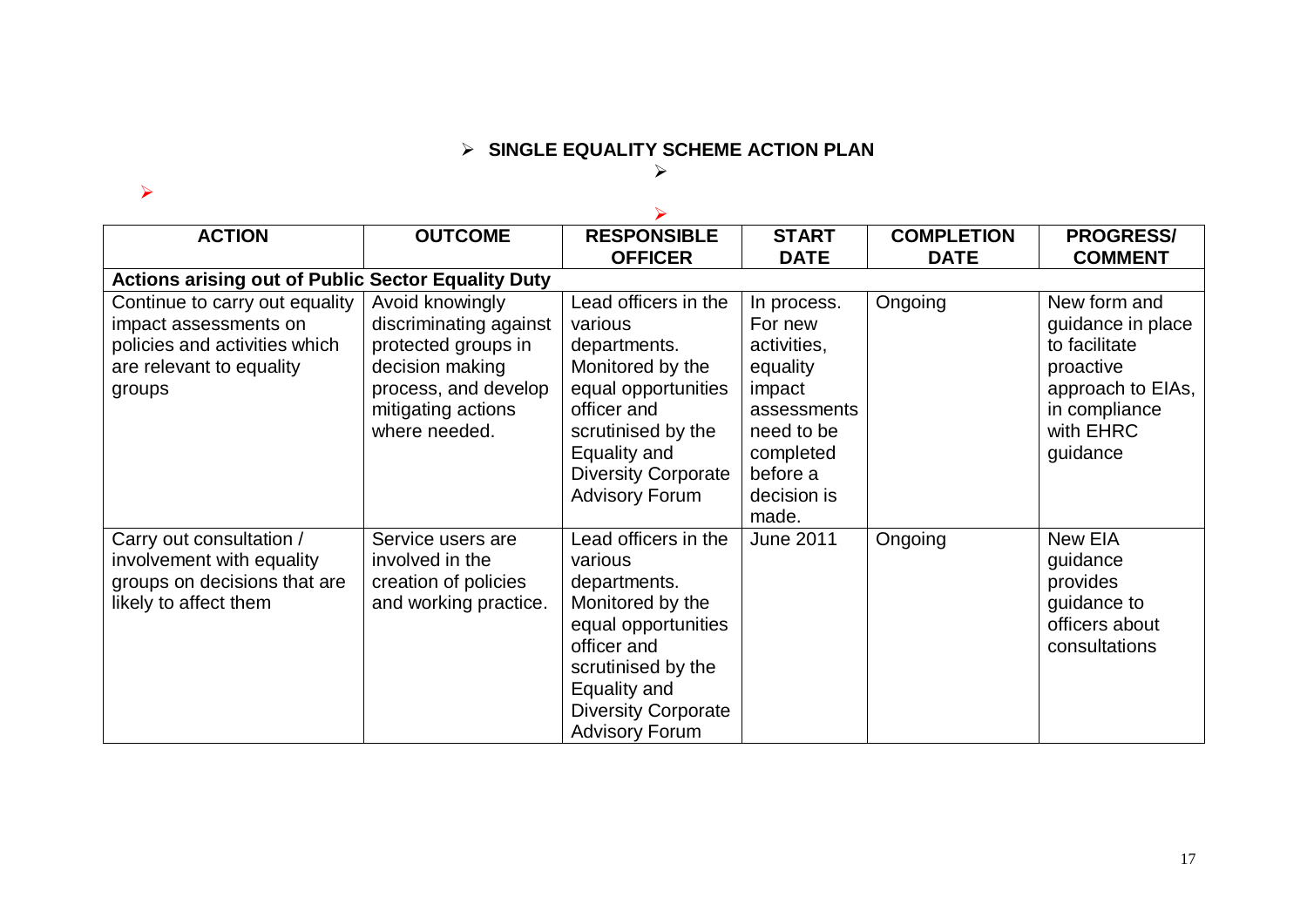| <b>ACTION</b>                                                                                                                                                                                                                                    | <b>OUTCOME</b>                                                                                                                                        | <b>RESPONSIBLE</b><br><b>OFFICER</b>                                                                      | <b>START</b><br><b>DATE</b> | <b>COMPLETION</b><br><b>DATE</b> | <b>PROGRESS/</b><br><b>COMMENT</b>                                                          |  |
|--------------------------------------------------------------------------------------------------------------------------------------------------------------------------------------------------------------------------------------------------|-------------------------------------------------------------------------------------------------------------------------------------------------------|-----------------------------------------------------------------------------------------------------------|-----------------------------|----------------------------------|---------------------------------------------------------------------------------------------|--|
| Committee Reports - include<br>a section in reports on<br>equalities impact<br>assessments for all<br>policies/procedures/decisions<br>and ensure that there is a<br>trigger in the guidance notes<br>and report template for<br>including this. | Elected members are<br>aware of the possible<br>impact of their<br>decisions and, where<br>appropriate, of<br>mitigating actions that<br>can be taken | Equal opportunities<br>officer                                                                            | January<br>2011             | <b>June 2011</b>                 | Draft guidance<br>has been<br>approved by CMT                                               |  |
| Training of staff to meet<br>legislative requirements                                                                                                                                                                                            | Ensure that<br>managers and their<br>staff are aware of<br>their responsibilities<br>under the Equality<br>Act 2010.                                  | Equal opportunities<br>officer                                                                            | In process                  | December 2011                    | Equality training<br>module will be<br>available through<br>e-learning by<br>September 2011 |  |
| Provide translation and<br>interpretation services when<br>required                                                                                                                                                                              | Information can be<br>made available in<br>alternative formats/<br>languages when<br>required.                                                        | Project<br>officer/equal<br>opportunities<br>officer                                                      | In process                  | In place                         | New contracts for<br>interpretation and<br>translation are in<br>place                      |  |
| <b>Actions arising out of GREC report</b>                                                                                                                                                                                                        |                                                                                                                                                       |                                                                                                           |                             |                                  |                                                                                             |  |
| Continue to monitor<br>discriminatory incidents                                                                                                                                                                                                  | Discriminatory<br>incidents are<br>analysed in order to<br>identify priorities for<br>action.                                                         | Equal opportunities<br>officer to forward<br>reports to GREC.<br><b>GREC</b> to produce<br>annual reports | In process                  | Ongoing                          |                                                                                             |  |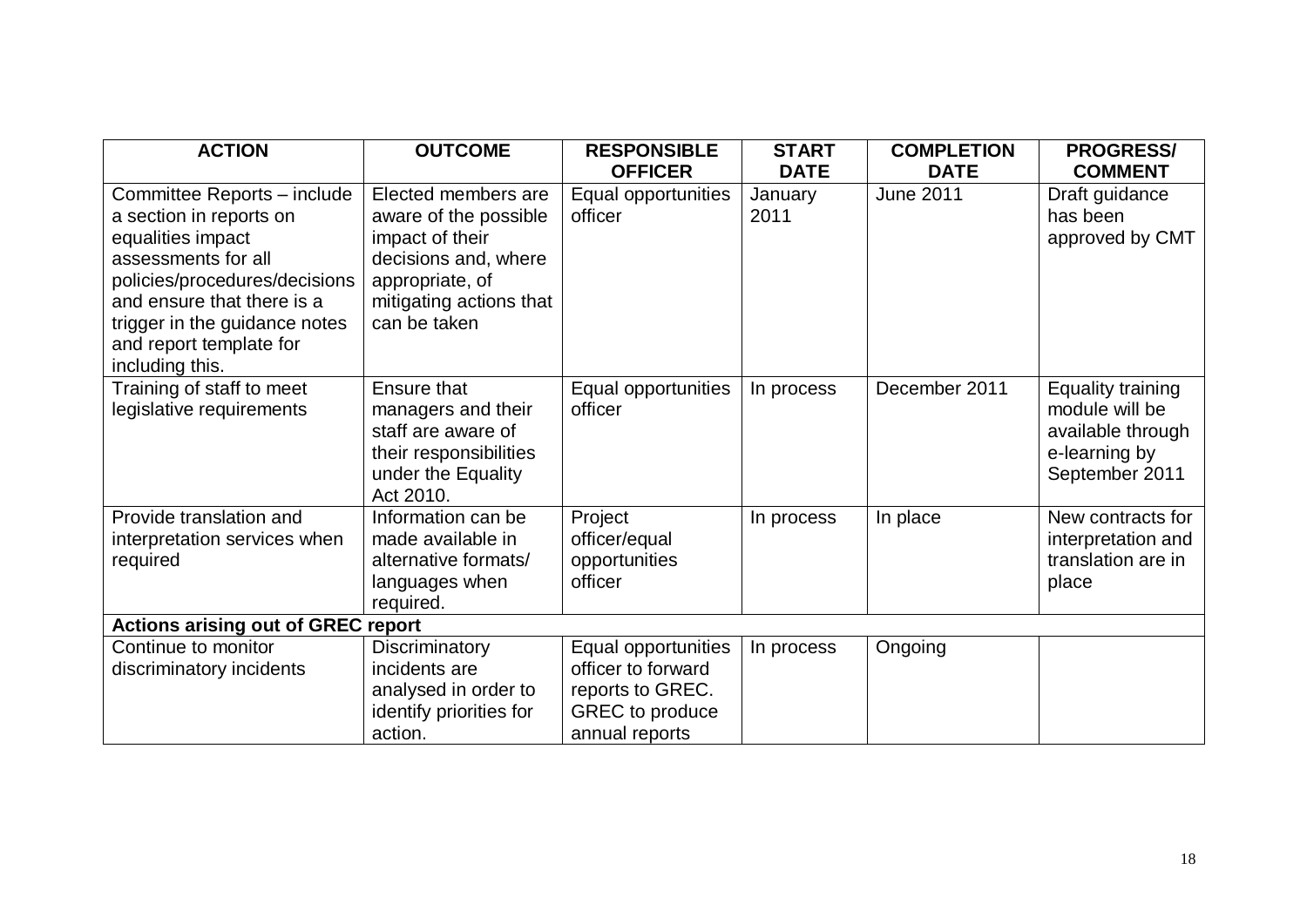| <b>ACTION</b>                                                                                                                                                                          | <b>OUTCOME</b>                                                                                                                                      | <b>RESPONSIBLE</b><br><b>OFFICER</b>                             | <b>START</b><br><b>DATE</b> | <b>COMPLETION</b><br><b>DATE</b> | <b>PROGRESS/</b><br><b>COMMENT</b>          |
|----------------------------------------------------------------------------------------------------------------------------------------------------------------------------------------|-----------------------------------------------------------------------------------------------------------------------------------------------------|------------------------------------------------------------------|-----------------------------|----------------------------------|---------------------------------------------|
| Investigate demand and<br>establish an LGBT venue in<br>Moray                                                                                                                          | LGBT people have a<br>local venue for advice<br>and assistance                                                                                      | Equal opportunities<br>officer                                   | <b>June 2011</b>            | <b>June 2012</b>                 |                                             |
| Liaise with the LGBT<br>community in Moray outwith<br>the Moray Equalities Forum.                                                                                                      | Enable the LGBT<br>community to discuss<br>their concerns with<br>the council in a more<br>appropriate setting.                                     | Equal<br>Opportunities<br>Officer                                | <b>June 2011</b>            | Ongoing                          | <b>GREC</b><br>recommendations<br>published |
| Further promotion of the use<br>of incident reporting forms in<br>schools.                                                                                                             | <b>Education officers</b><br>and teachers have a<br>better understanding<br>of the scale and<br>nature of<br>discriminatory<br>incidents in school. | Equal opportunities<br>officer and head of<br>additional support | May 2011                    | Ongoing                          | <b>GREC</b><br>recommendations<br>published |
| Liaise with the Muslim<br>community in Moray outwith<br>the Moray Equalities Forum                                                                                                     | <b>Enable the Muslim</b><br>community to discuss<br>their concerns in with<br>the council in a more<br>appropriate setting.                         | Equal opportunities<br>officer                                   | May 2011                    | Ongoing                          | <b>GREC</b><br>recommendations<br>published |
| Develop a broad network of<br>user or equality groups to<br>feed into Moray Equalities<br>Forum with key<br>representatives with a sub<br>group of members to form a<br>steering group | More equality groups<br>are involved in the<br><b>Moray Equalities</b><br>Forum.                                                                    | Equal opportunities<br>officer and MEF<br>Chair to lead          | <b>June 2011</b>            | December 2011                    | <b>GREC</b><br>recommendations<br>published |